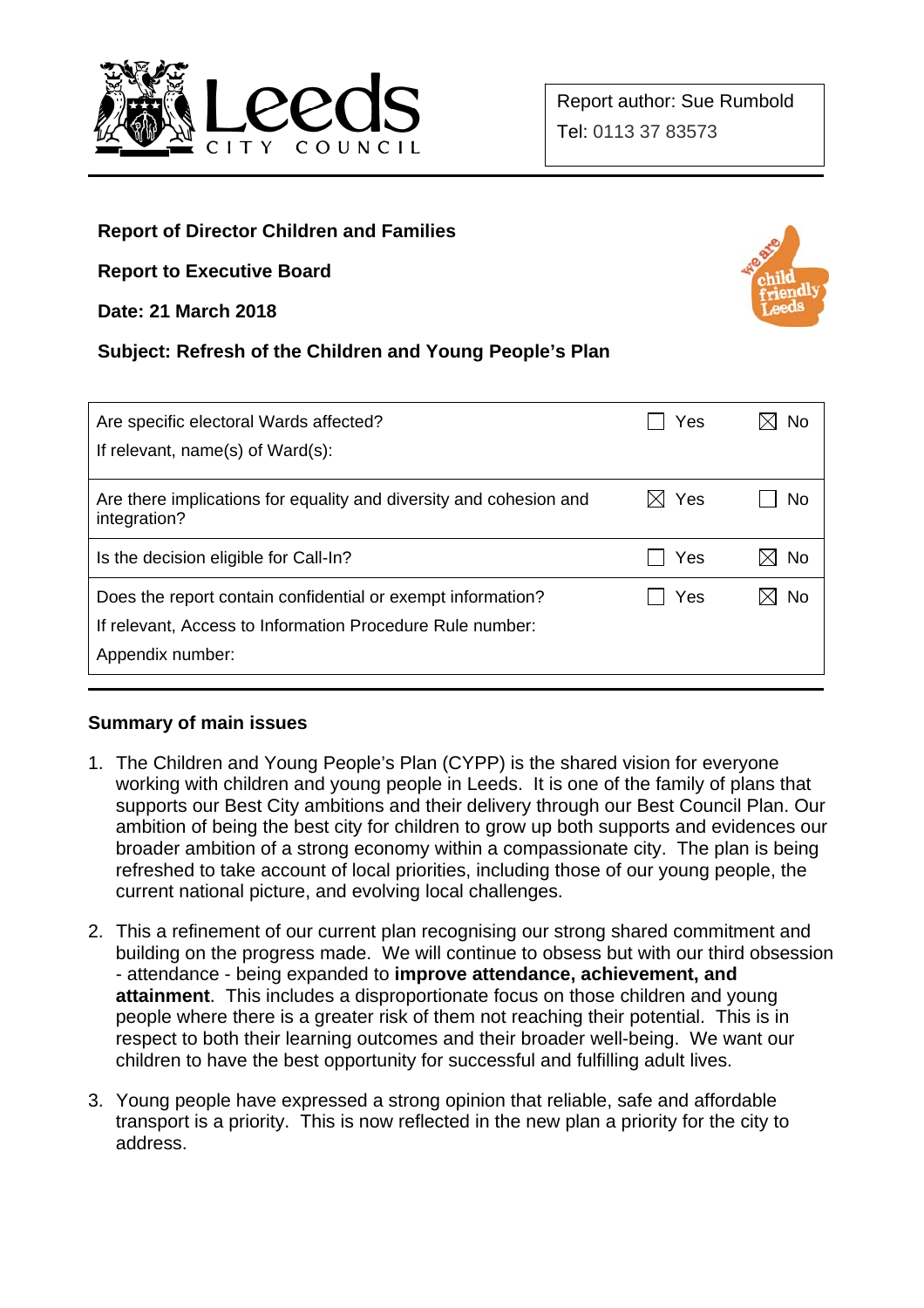4. The new plan coalesces the current 14 priorities to ten and adds in the new transport priority. Our focus on outcomes and are we making a difference remains, to support this key measures have or are being revised.

#### **Recommendations**

- 5. Executive Board are asked to:
	- Agree the changes that will be made to the CYPP, which will ensure that Plan remains relevant and focused on the children and young people who most require support and on raising their learning outcomes.
	- Recommend to Council the adoption of the revised CYPP (following the consultation process; and discussion and approval at Children and Families Trust Board), covering 2018 to 2023.
	- Agree that updates on the CYPP priorities will be: reflected in Best Council Plan monitoring; undertaken by the Children and Families Trust Board; and provided six monthly to Children and Families Scrutiny Committee.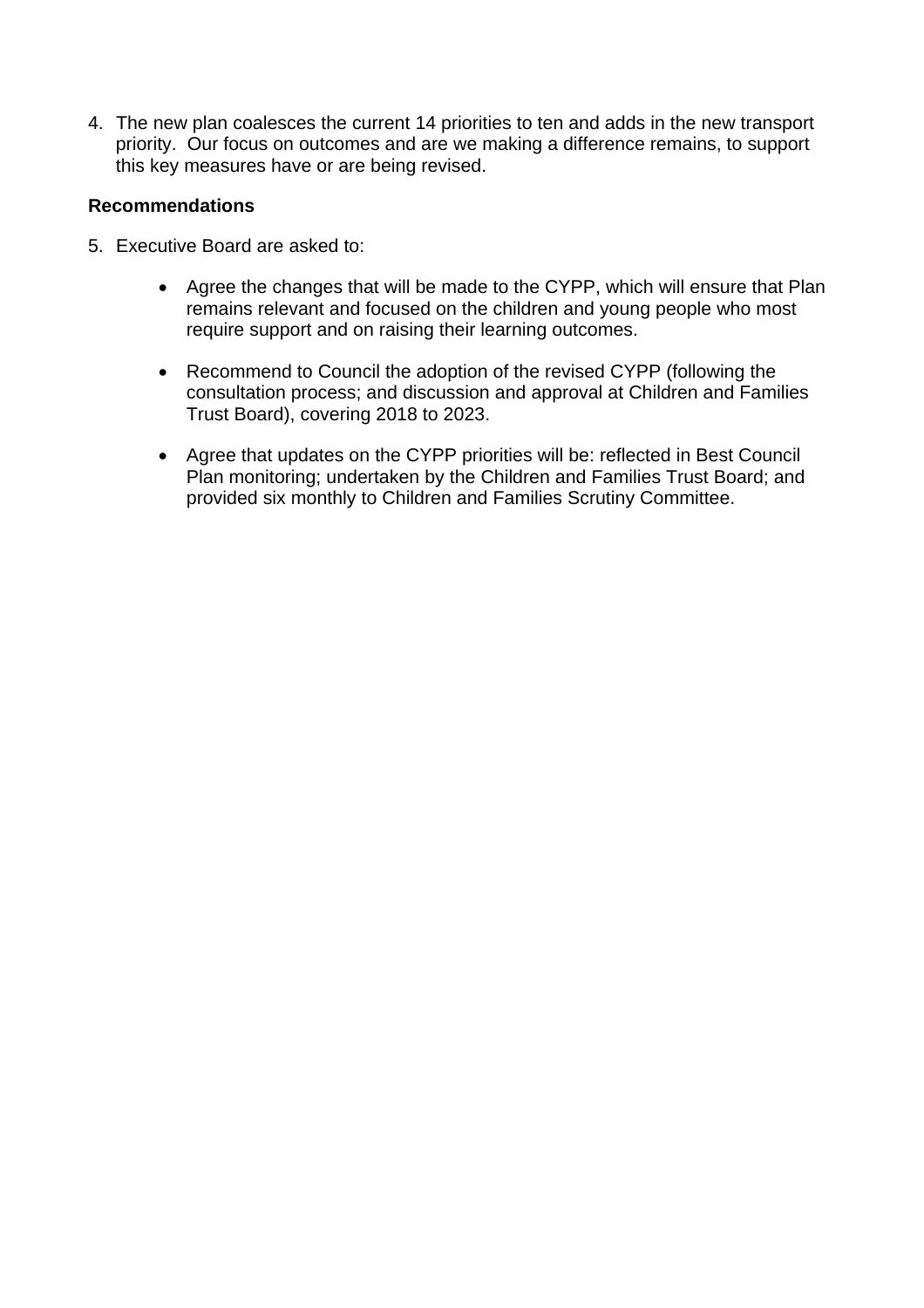## **1 Purpose of this report**

1.1 The Children and Young People's Plan (CYPP) is being refreshed to maintain momentum and commitment to improving outcomes for Leeds children and young people, integral to our best city aspirations. Central to this is that we remain focused on the children, young people, and families who most require support, on the impact of child poverty and on ensuring all children make good progress in their learning. This report provides a final draft for Executive Board and then Council approval. The rationale for the revisions are outlined in this report.

# **2 Background information**

- 2.1 The CYPP is the shared vision for everyone working with children and young people in Leeds. It sets out the vision for Leeds to be the best city in the UK for children and young people to grow up in, and to be a Child Friendly city. Leeds is a large, dynamic and complex city facing significant and stubborn challenges. Outcomes are not always good enough and are not always consistent across the city and for different groups and communities.
- 2.2 The CYPP was launched in 2011, and has been refreshed twice; once in 2013, and again, following the January 2015 Ofsted inspection. This refresh will cover the period 2018 to 2023 and takes account of the current national picture, and evolving local challenges. Changes include a revision to the priorities and indicators, and an amendment to the 'how we'll do it' section to reflect the changing priorities within the city. Throughout we remain committed to the same conditions of wellbeing that we want for all our children and young people; that all children and young people:
	- are safe from harm
	- do well at all levels of learning and have skills for life
	- enjoy healthy lifestyles
	- have fun growing up
	- are active citizens who feel they have a voice and influence

The CYPP plan on a page is presented in Appendix 2.

- 2.3 The CYPP has, since 2011, supported and guided the partnership approach in Leeds, focused around the three obsessions, to improve outcomes for children and young people in Leeds. The changing national picture, and the evolving local situation requires the partnership to ensure that the CYPP remains focused on the most vulnerable children and young people who need the greatest support and intervention.
- 2.4 Leeds is a DfE Partner in Practice, as a result of the 2015 Ofsted inspection; is currently the only core city to be judged as good overall; and is one of only a handful of local authorities across the country with an outstanding judgement for leadership, management and governance. Leeds' Partner in Practice programme is based on creating the conditions for children's services and partner agency practitioners to work more closely together, providing more holistic support, advice and interventions for children, young people and families. The programme is also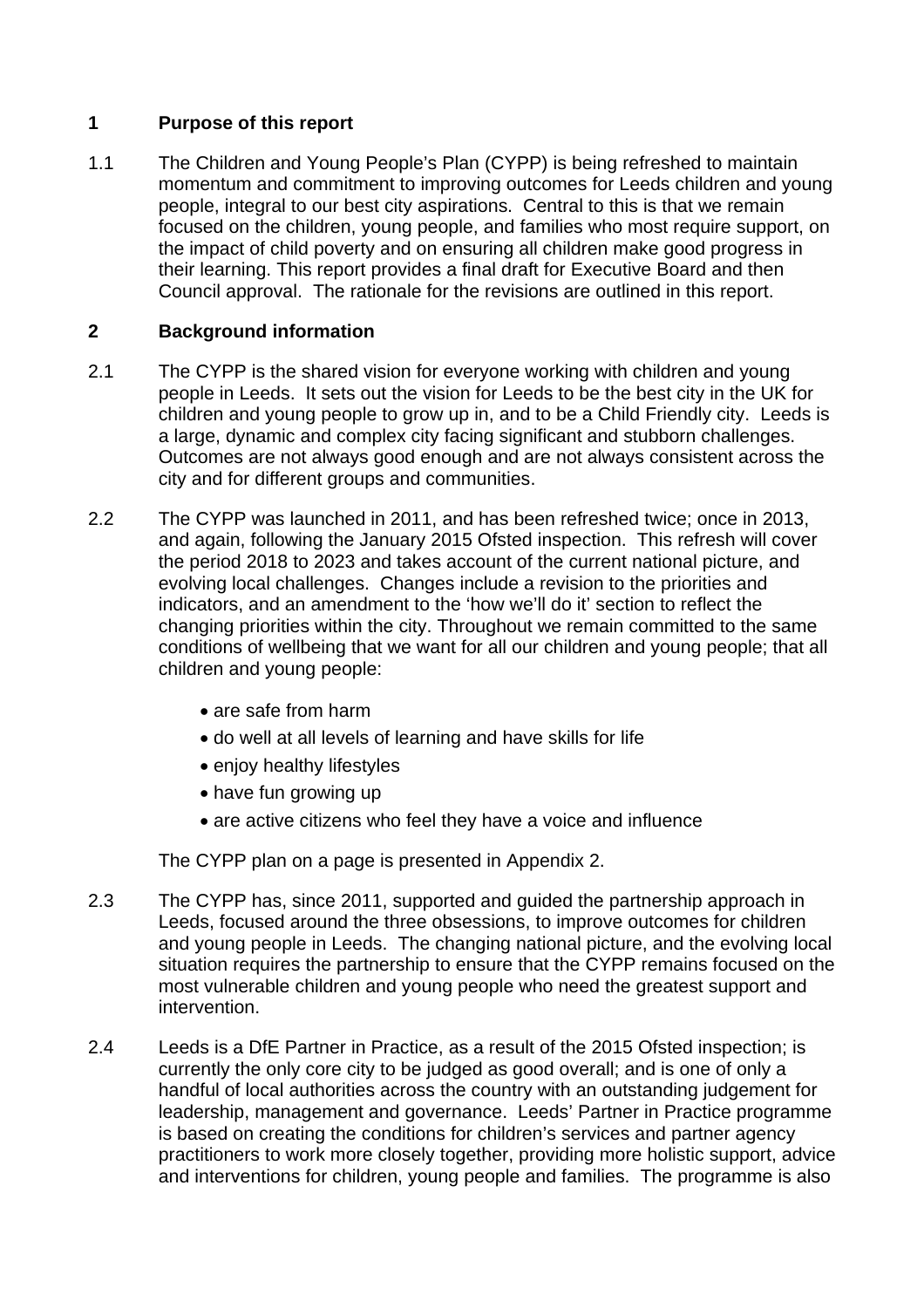concerned with improving the quality of practice both in Leeds and with other local authorities.

#### **3 Main issues**

- 3.1 At the heart of the refresh is the expansion of the third obsession, from improve school attendance, to **improving attendance, achievement, and attainment**, to be known as the 'triple 'A' obsession'. This includes a disproportionate focus on pupils from disadvantaged groups so that all children and young people particularly those who are vulnerable to not making good progress in their learning - are able to realise their potential.
- 3.2 The majority of pupils in Leeds achieve in line with their peers nationally, however some pupils are at greater risk of not making good progress in their learning this includes children from disadvantaged backgrounds and those who experience other vulnerabilities to reaching their potential. There are many complex issues that cause this disparity; some reflect the regional and national pictures, some are specific to Leeds. Vulnerabilities to good progress in learning are reflected in those pupils eligible for free school meals, students who speak English as an additional language, and pupils who have special educational needs and disabilities. At the heart of the triple 'A' obsession is keeping the whole school community engaged, and ensuring that all those people who touch the lives of children and young people in Leeds help pupils to attain and achieve their potential so that they are ready for a life of learning.
- 3.3 The unprecedented changes in the curriculum and assessment system in recent years require an update of many of the indicators contained within the CYPP (for example, the key stage four headline measure). This refresh affords an opportunity to reflect these changes and ensure the CYPP remains relevant in a changing education landscape.
- 3.4 Appendix one contains the proposed revised priorities and indicators that will take the CYPP forward. The refresh provides a chance to coalesce the existing 14 priorities into eleven, and to align a revised set of indicators to those priorities. Whilst there are three fewer priorities, there is no reduction in the scope and ambition of the CYPP. Two current priorities - promote sexual health, and reduce crime and anti-social behaviour - are combined into one new priority: support young people to make good choices and minimise risk-taking behaviours.
- 3.5 In consultation with young people an eleventh priority, improve access to affordable, safe, and reliable (public) connected transport for young people, was added. Leeds young people view this as a key priority. Concerns include transport around the edges of the city, the cost, and the manner in which many young people are treated on public transport. The inclusion of this priority reinforces the maxim that children and young people's voice and influence are at the heart of the CYPP.
- 3.6 Taking this forward will be based on the approach of the CYPP of bringing city partners and young people together to find solutions, these conversations have begun. These will look at ideas that can quickly make a difference, how the resources of the council and partners can be brought into this new priority and to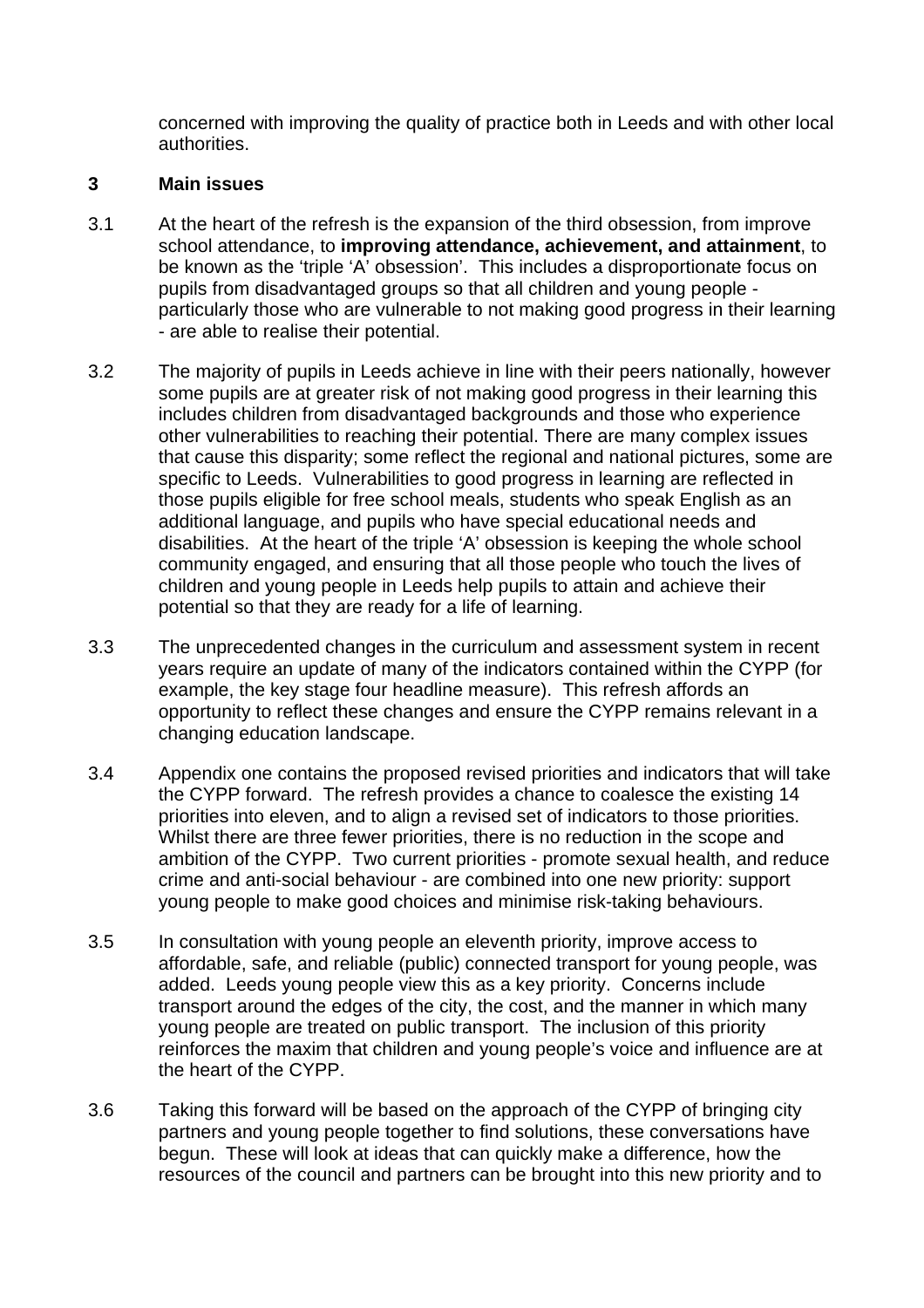the influence and support the Council and Trust Board can provide. Further discussions about how best to measure this priority, and how to track progress will take place over the next 12 months. It is envisaged that Children and Families Trust Board will support the ongoing work of the Leeds Youth Council, for whom transport has been a priority for a number of years.

- 3.7 The revised indicators include a tightening of some definitions, and a replacement of obsolete/less relevant indicators with more appropriate indicators. This will allow us to track impact and show improved outcomes for children and young people in Leeds. Much of the change is related to the changing school curriculum and assessment frameworks. Previous indicators have been replaced with the current headline indicators (Progress 8 replacing 5 A\*-C GCSEs, including English and maths, for example) so that pupils' progress can be tracked within Leeds, and compared to their peers nationally.
- 3.8 Aligning the indicators more explicitly to the priorities, and staying true to Outcome Based Accountability, will ensure that the revised indicators are appropriate, relevant, and demonstrate the impact that the CYPP is having. The central question of 'what difference have we made' remains the key driver.
- 3.9 While the plan should and does focus on greatest need we remember it is a children and young people's plan and having fun growing up remains one of the 5 key outcomes that drive the well-being of young people. For this plan we have reinforced this by adding fun growing up as a fourth principle or behaviour that underpins all activity, alongside voice of the child, staying focused on outcomes and acting restoratively.
- 3.10 The 'how we'll do it' section of the plan outlines the key areas of focus; how we will address the conditions that create barriers for children, young people, and their families; and the broad areas of action that will break down those barriers and improve conditions of wellbeing and outcomes across Leeds. Challenging child poverty' is placed at the centre of the CYPP recognising the impact that poverty can have on families and on outcomes for children and young people. Addressing this is both about mitigating the impact of poverty on child outcomes and working better as a city to support adults and families to address the causes of poverty. Children live in families and changing the experiences and behaviours of adults is integral to taking the plan forward and to the involvement of services and partners beyond those focused on children. Other changes to this section include 'A life ready for learning' being replaced by 'attaining and achieving' to align with the revised third obsession; and the introduction of restorative early start (RES) teams that will focus help where it is needed earlier is acknowledged under 'early help'. RES teams are part of the DFE Partner in Practice work.

## **4 Corporate considerations**

#### **4.1 Consultation and engagement**

4.1.1 The CYPP is the strategic plan of the Children and Families Trust Board. That Board has overseen the development of the plan. This brings together voices from across the children's sector and beyond, including elected members,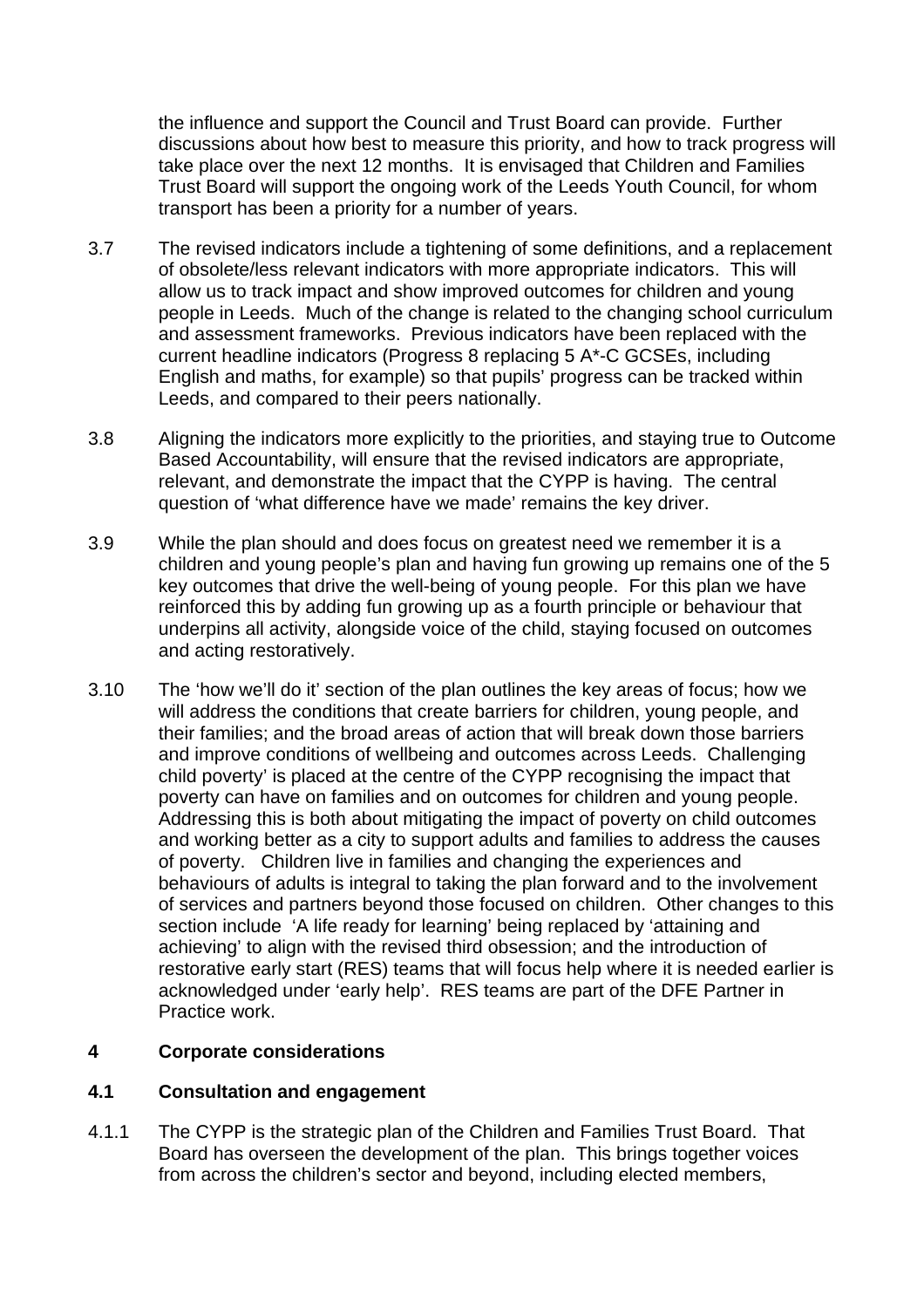schools, health bodies and the third sector. Young people held a takeover of Trust Board, where the plan was consulted on, with those views incorporated into existing feedback. This includes the new, eleventh, priority, improving access to affordable, safe, and reliable connected public transport for young people. Children and young people's voice and influence is at the centre of our approach and a child and there will be a child and young person's version of the plan.

- 4.1.2 In addition to the involvement of lead members through the Trust Board all members were informed and asked for feedback through Community Committee networks. The draft plan was presented to Children's and Families Scrutiny Committee, their formal response is presented in appendix 3. The Committee's conclusions were both supportive and useful in refining the plan. Points of emphasis and clarity have been taken on board and wording changed. It is recognised that aspects of how the plan develops are to be worked through and that the Committee should be kept updated on these developments and overall performance. This will happen at least 6-monthly and will reflect both the headline measures and the key issues behind them especially in respect to learning and the improvements needed for groups vulnerable to poor learning outcomes.
- 4.1.3 The CYPP is a key city plan and forms part of the 'family of strategies' that help deliver the Council's 'best city' ambition. It supports child aspects of the Health and Wellbeing Strategy and young people learning and skills and overall readiness for adulthood aspects of the Inclusive Growth Strategy. As such it is integral to the delivery of the overarching Best Council Plan.

## **4.2 Equality and diversity/cohesion and integration**

- 4.2.1 Some young people are statistically more likely to have relatively poor outcomes, for example those with learning difficulties and disabilities; those from some ethnic minority backgrounds; those with English as an additional language; those living in deprived areas; poor school attenders; and those involved in the social care system.
- 4.2.2 The purpose of the strategic and operational activity relating to this this area of work is to help all children and young people achieve their full potential. A central element of this is to ensure that the needs of vulnerable children, young people, and families who experience inequality of opportunity or outcomes are identified and responded to at the earliest possible opportunity.

## **4.3 Council policies and Best Council Plan**

4.3.1 The CYPP forms part of the family of plans that support the overarching Best Council Plan. Elements of the CYPP appear in the Best Council Plan, and work is taking place so that the refresh of both documents reference the other plan. This will ensure consistency across both plans. The current Best Council Plan (2017/18) has a Child Friendly City priority, which directly supports the CYPP and vice versa and this has continued into the new Best Council Plan 2018/19 to 2020/21, which was adopted by Council in February 2018.

#### **4.4 Resources and value for money**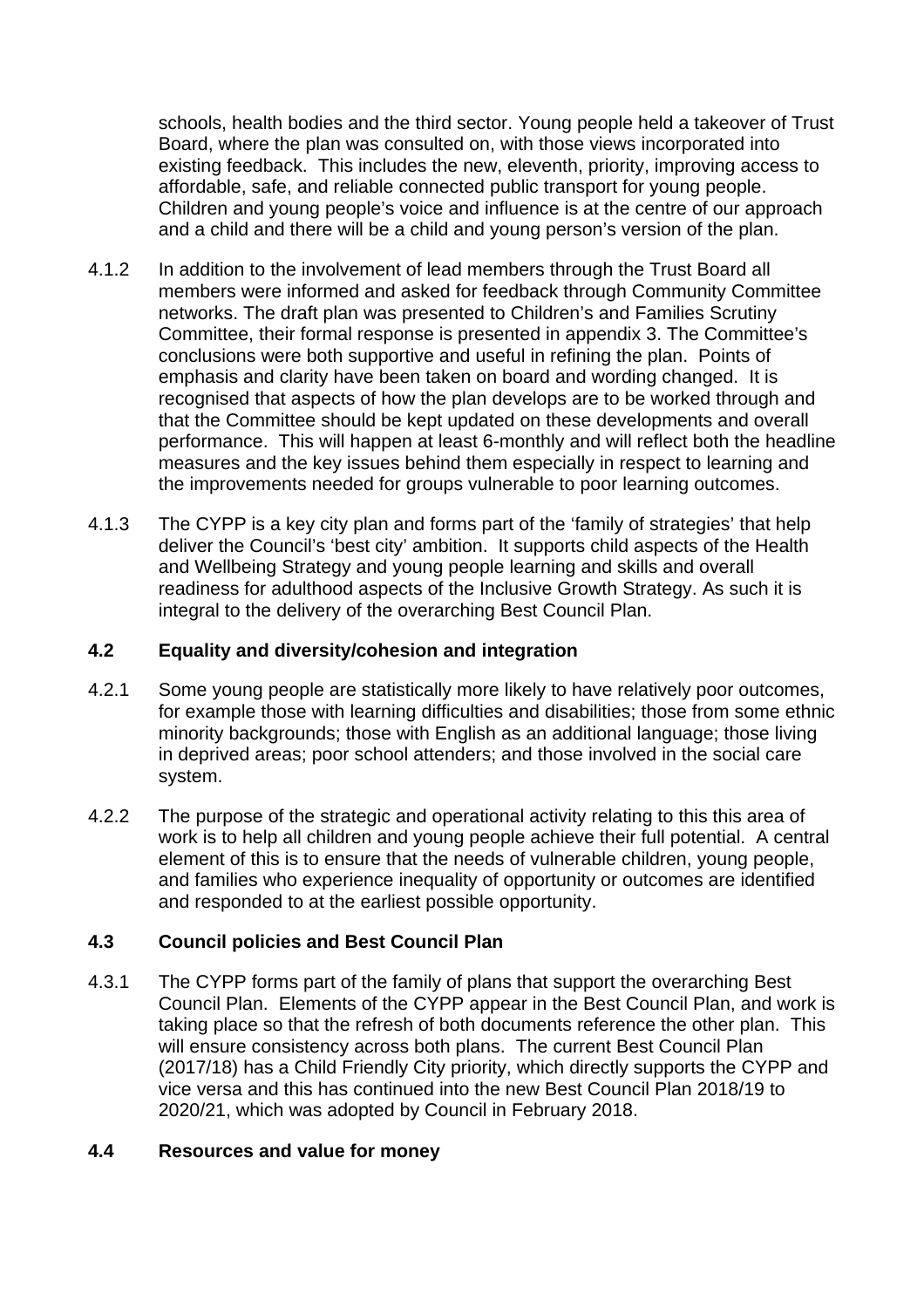4.4.1 There are no specific resource implications from this report.

#### **4.5 Legal implications, access to information and call in**

4.5.1 This report has been produced in compliance with the Council's Budget and Policy Framework. The CYPP has been released for consultation by the Director of Children's Services, incorporating the views of young people, Children and Families Trust Board, Scrutiny (Children and Families), and elected members. This report is not eligible for call in in line with Executive and Decision Making Procedure Rule 5.1.2, which states that 'the power to Call In decisions does not extend to decisions made in accordance with the Budget and Policy Framework Procedure Rules'.

## **4.6 Risk management**

- 4.6.1 There are no inherent risks within the CYPP. Regular reporting is the key to ensuring that outcomes are improving and that challenges are swiftly identified and remedial action is taken to mitigate the negative impact of those challenges.
- 4.6.2 Children and Families Trust Board receives six-monthly updates on the progress against the priorities; Scrutiny Board (Children and Families) also receive updates. Internal management information is provided to services at a granular level on a more frequent basis to ensure that any dips in performance are immediately identified. The directorate's practice improvement process considers the whole system, making sure that good practice is disseminated across all teams.

## **5 Conclusions**

- 5.1 Much progress has been made since 2011; the children's partnership in Leeds is mature and strong, and has retained cross-party support; outcomes for children and young people in Leeds have improved; Ofsted has acknowledged the improvements made throughout the system; and Leeds has raised its profile nationally through the Partners in Practice programme and its successful bids for Innovation Fund monies. However, we need to do more, and do it faster, to close the gap for disadvantaged groups/vulnerable learners.
- 5.2 The refreshed CYPP is at the heart of everything that is being done to improve outcomes for children and young people in Leeds. The revisions to the priorities, indicators, and 'how we'll do it' section ensure that the CYPP remains relevant, and that Children and Families Trust Board have the right information with which to challenge and support the partnership in Leeds.

## **6 Recommendations**

- 6.1 Executive Board are asked to:
	- Agree the changes that will be made to the CYPP, which will ensure that Plan remains relevant and focused on the children and young people who most require support and on raising their learning outcomes.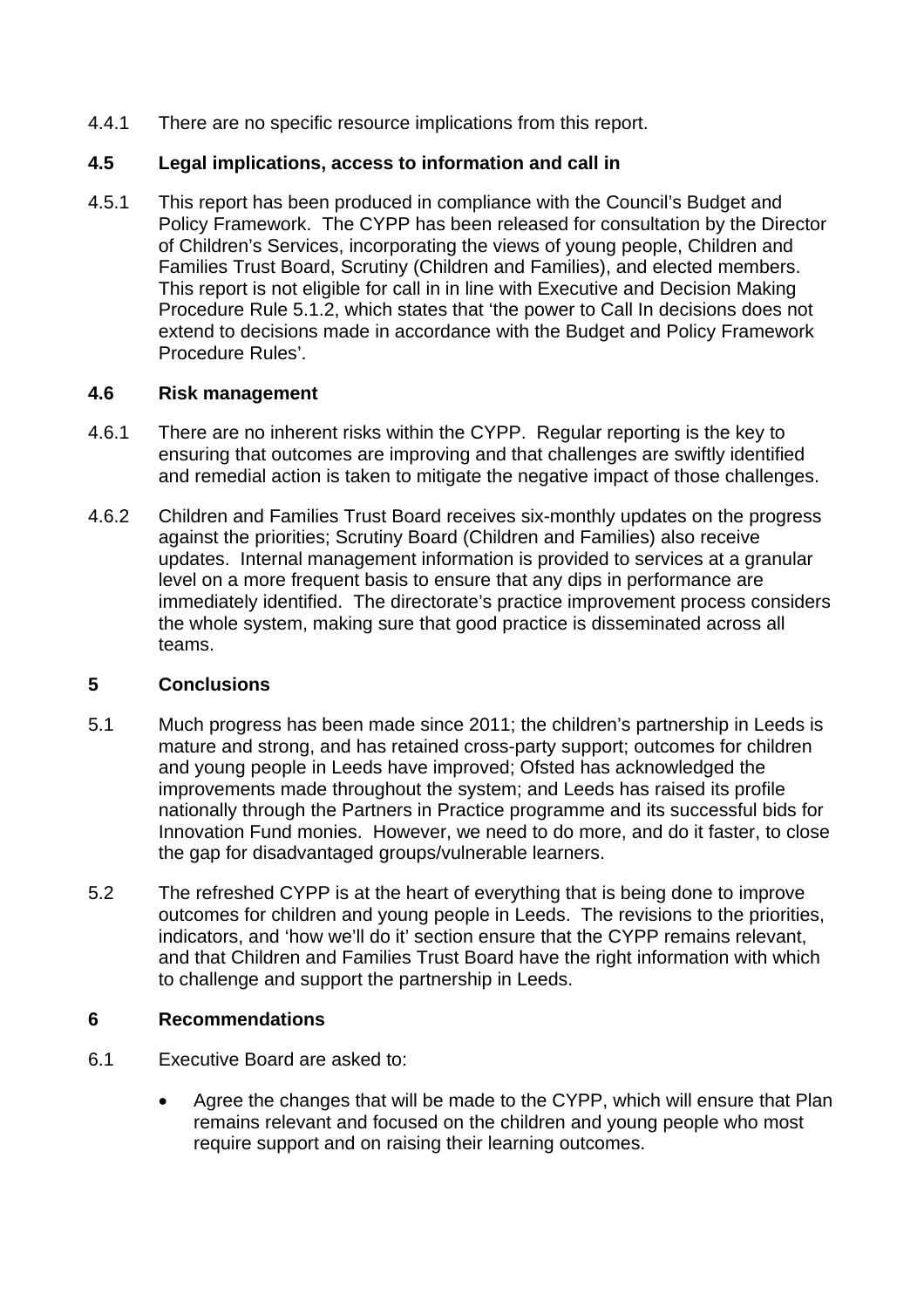- Recommend to Council the adoption of the revised CYPP (following the consultation process; and discussion and approval at Children and Families Trust Board), covering 2018 to 2023.
- Agree that updates on the CYPP priorities will be: reflected in Best Council Plan monitoring; undertaken by the Children and Families Trust Board; and provided six monthly to Children and Families Scrutiny Committee.

## **7 Background documents**<sup>1</sup>

7.1 None

l

<sup>&</sup>lt;sup>1</sup> The background documents listed in this section are available to download from the Council's website, unless they contain confidential or exempt information. The list of background documents does not include published works.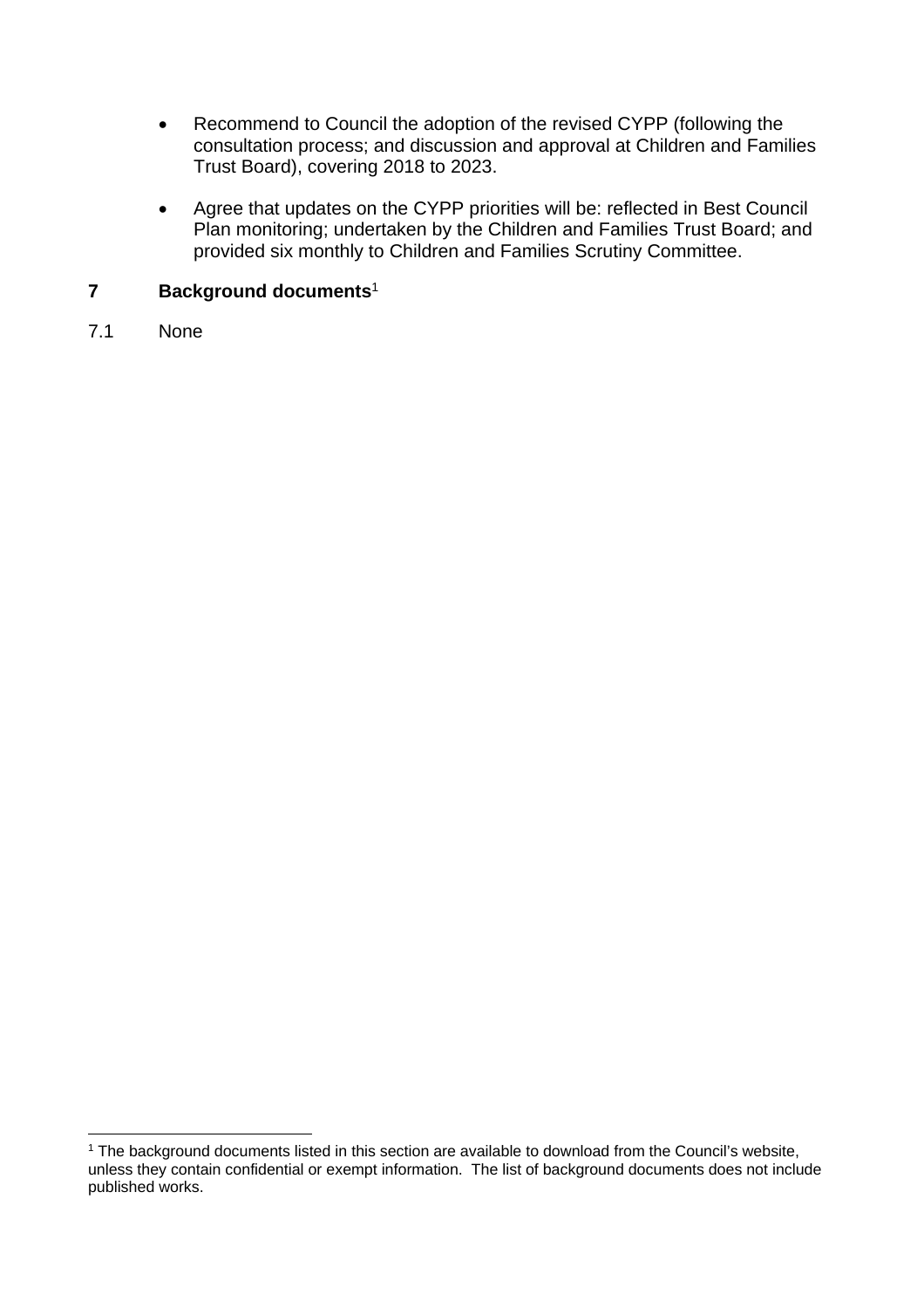# **Appendix one - priorities and indicators**

| <b>Priorities</b> |                                                                      | <b>Indicators</b> |                                                                                                                        | <b>Comments (blank is no change)</b>                                                |
|-------------------|----------------------------------------------------------------------|-------------------|------------------------------------------------------------------------------------------------------------------------|-------------------------------------------------------------------------------------|
|                   | Help children and parents to live<br>in safe and supportive families | 1.                | Number of children who need to be looked<br>after                                                                      |                                                                                     |
| 2.                | Ensure that the most vulnerable<br>are protected                     | 2.                | Number of children and young people subject<br>to a child protection plan                                              |                                                                                     |
|                   |                                                                      | 3.                | Number of parents experiencing a second or<br>subsequent instance of having a child or<br>children enter care          | Addition. Relates to successive and<br>separate incidents of children entering care |
|                   |                                                                      | 4.                | Number of children and young people with a<br>child in need plan                                                       | Addition                                                                            |
| 3.                | Support families to give children<br>the best start in life          | 5.                | Percentage of pupils achieving a good level<br>of development at the end of the Early Years<br><b>Foundation Stage</b> |                                                                                     |
|                   |                                                                      | 6.                | Infant mortality rates                                                                                                 | Addition                                                                            |
| 4.                | Increase the number of children<br>and young people participating    | 7.                | Percentage of new school places in good and<br>outstanding schools                                                     |                                                                                     |
| 5.                | and engaging in learning<br>Improve achievement and                  | 8.                | Attendance at primary and secondary<br>schools                                                                         |                                                                                     |
| 6.                | attainment, for all<br>Improve at a faster rate                      | 9.                | Number of fixed-term exclusions from<br>primary and secondary schools                                                  |                                                                                     |
|                   | educational outcomes for<br>vulnerable children and young<br>people  | 10.               | Percentage of pupils reaching the expected<br>standard in reading, writing, and maths at the<br>end of Key Stage 2     |                                                                                     |
|                   |                                                                      | 11.               | Progress 8 score for Leeds at the end of Key<br>Stage 4                                                                |                                                                                     |
|                   |                                                                      |                   | 12. Destinations of young people with special<br>educational needs and/or disability when they<br>leave school         |                                                                                     |
| 7.                | Improve social, emotional, and<br>mental health and well-being       | 13.               | Placeholder – New measure based on<br>progress with Future in Mind Strategy<br>measures                                | To be agreed an appropriate measure                                                 |